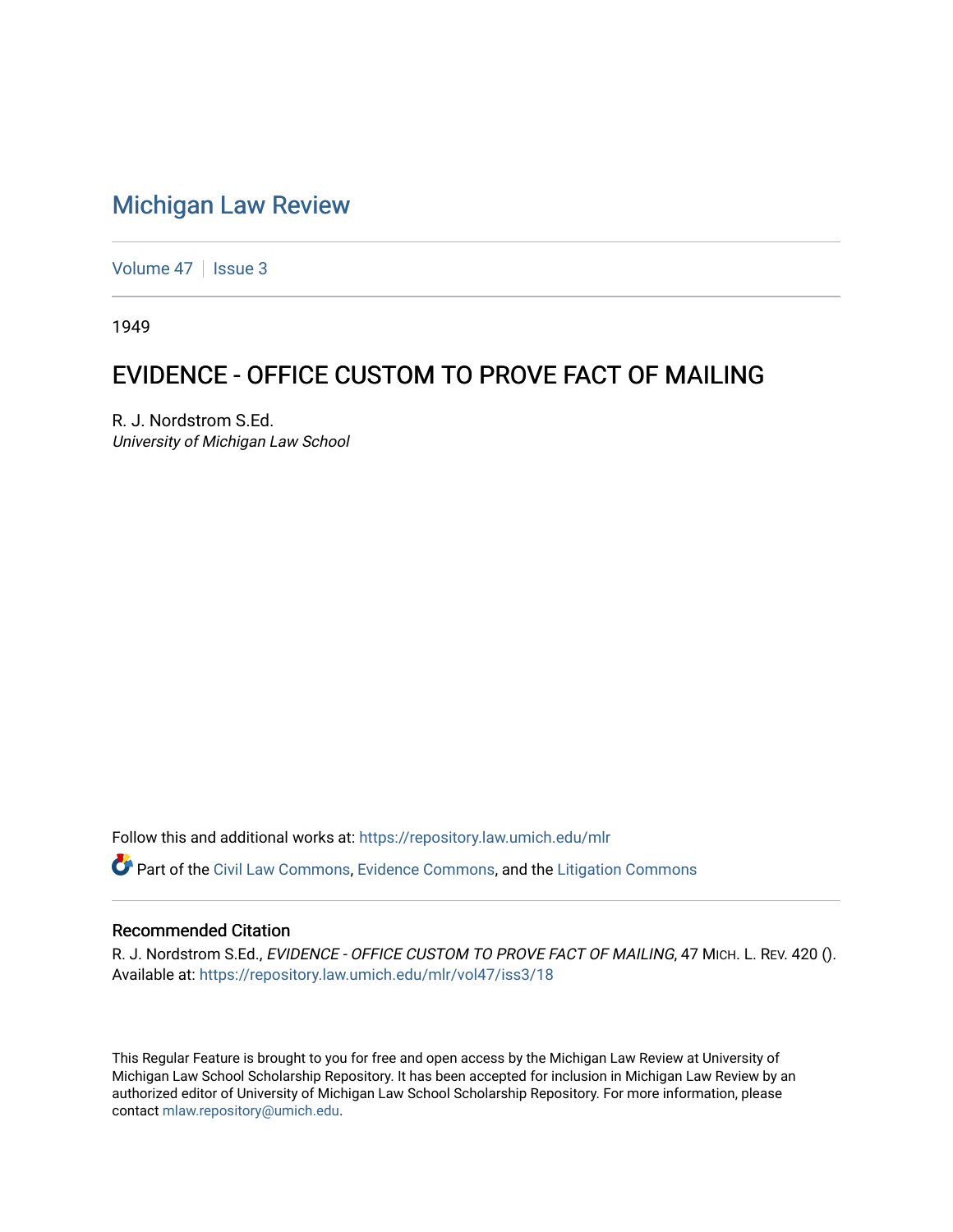EVIDENCE - OFFICE CUSTOM TO PROVE FACT OF MAILING --- Plaintiff agreed to purchase land from defendant by a contract in which it was stipulated that the performance of the mechanics of purchase would be completed through a third party, Webster. Plaintiff deposited the purchase money with Webster with instructions to deliver it to defendant only after he (Webster) had, *inter alia,*  procured a policy of title insurance. Webster absconded with the funds. In a suit to determine the incidence of loss, plaintiff sought to prove that Webster had procured the policy before he absconded and therefore held the purchase money as agent for defendant. The proof that plaintiff relied upon to establish that Webster had received such a policy was: (1) that *X* Insurance Company had received an application from Webster for insurance and that the policy had been properly filled out; and ( 2) that it was the office custom of *X* Insurance Company to mail such policies when completed. Defendant claimed there had been insufficient proof of mailing. The lower court rendered judgment for defendant. On appeal, *held,* affirmed. Proof of an office custom with respect to mailing is insufficient to prove posting without establishing compliance with that custom in the specific instance. *Lieb v. Webster,* (Wash. 1948) 190 P. (2d) 701.

Courts universally presume receipt of a letter by the addressee upon a showing that the letter, properly stamped and addressed, was posted in the mails.<sup>1</sup> Therefore, it often becomes necessary in the preparation of a case involving this point to determine what will amount to sufficient evidence of posting to sustain a verdict received. The principal case, in stating that mere proof of a business ·custom of the sender's office to post mail which has been deposited in a particular location is insufficient to raise the presumption of receipt, undoubtedly expresses the majority view.<sup>2</sup> After establishing the existence of such a custom the proof must go farther and show that the custom was complied with on the particular occasion in question.<sup>8</sup>The practical effect of this additional requirement is to compel the sender to produce the testimony of the one whose duty it was to collect outgoing

<sup>1</sup> Executive Committee v. Fidelity & Columbia Trust Co., 273 Ky. 715, 117 S.W. (2d) 958 (1938); Anderson v. Inhabitants of Town of Billeria, 309 Mass. 516, 36 N.E. (2d) 393 (1941); Trust & Guarantee Co., Ltd. v. Barnhardt, 270 N.Y. 350, 1 N.E. (2d) 459 (1936); l W1cMoRE, EVIDENCE 524, § 95 (1940) and cases cited. This presumption is rebuttable: Keeling v. Traveler's Insurance Co., 180 Okla. 99, 67 P. (2d) 944 (1937).

<sup>2</sup>Brailsford v. Williams, 15 Md. 150 (1859); Federal Asbestos *Co:* v. Zimmerman, 171 Wis. 594, 177 N.W. 881 (1920); Peirson-Lathrop Grain Co. v. Barker, (Mo. App. 1921) 223 S.W. 941; Cook v. Phillips, 109 N.J.L. 371, 162 A. 732 (1932); Farrowv. Dept. of Labor and Industries, 179 Wash. 453, 38 P. (2d) 240 (1934); Frank v. Metropolitan Life Insurance Co., 227 Wis. 613, 277 N.W. 643 (1938); 25 A.L.R. 9 at 13 (1923); 86 A.L.R. 541 at 544 (1933).

• <sup>8</sup>Bell v. Hagerstown Bank, 7 Gill (Md.) 216 (1848); Hughes v. Pacific Wharf & Storage Co., 188 Cal. 210, 205 P. 105 (1922). Sanborn v. Cunningham, (Cal. 1893) 33 P. 894, holds that testimony of compliance with the custom is sufficient proof of mailing. This was a retrial of Ford v. Cunningham,  $87$  Cal. 209, 25 P. 403 (1890). The first reported case requiring more than a showing of office custom is Hetherington v. Kemp, 4 Camp. 193, 171 Eng. Rep. 62 (1815).